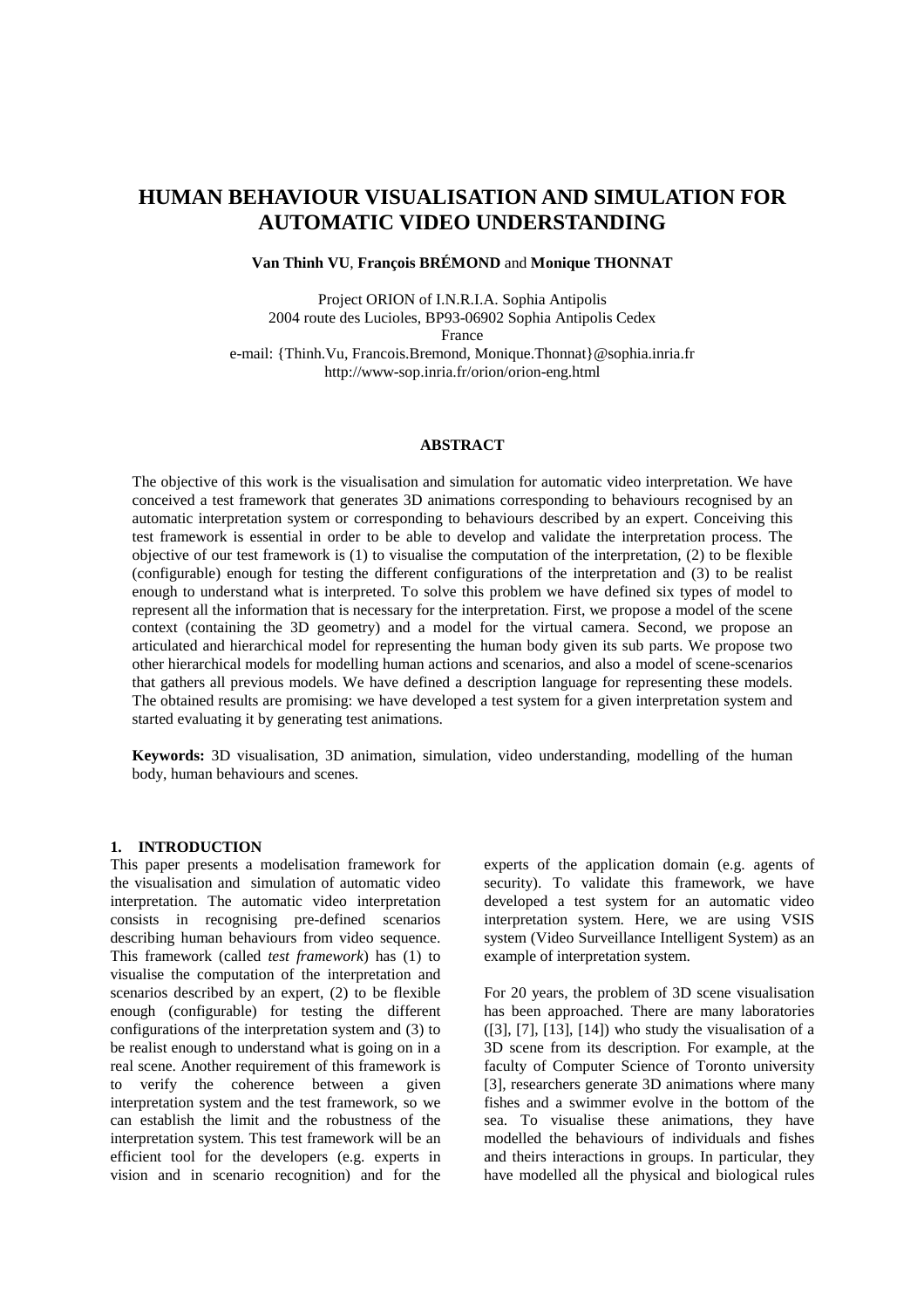for fish to swim, eat, reproduce and perceive other fishes. At the Computer Graphics Lab of the Swiss Technology Institute of Lausanne ([7], [13]), researchers have modelled individuals evolving in a museum, in a street and in a supermarket. They have also modelled the crowd behaviours like the reaction of people in fire situations.

These laboratories have obtained many results in the domain of 3D animations from a scene description. However, there are few laboratories who study the *visualisation of scenarios recognised by an automatic video interpretation system*. For example, the Robotvis group at the research unit INRIA Sophia-Antipolis [10] visualises the tracking of the members (legs, arms,…) of an individual who is running. The Robotics Institute, at Carnegie Mellon University [12], computes 3D animations where a group of individuals enters/leaves the university site by taking as input the camera network surrounding the university. The goal of these animations is mainly to demonstrate the tracking of the group all around the university.

*In our knowledge, we did not find any system that visualises the recognition of human behaviours from a video by an automatic interpretation system.*

Our approach to describe human behaviours, consists in defining six generic models (i.e. metaclass): scene context, camera, human body, action, scenario and scene-scenario. Using these generic models, we can construct specific models (e.g. the scenario class "meeting at a coffee machine") described in libraries of models. Then these specific models are used to generate instances (e.g. scenario "individuals A and B meet at the coffee machine M") to visualise what is occurring in a given real scene (corresponding to videos or scene descriptions). We also propose a description language to build all these models.

## **2. VISUALISATION AND SIMULATION FOR VIDEO UNDERSTANDING**

An automatic video interpretation system contains three principal modules [8]: (1) individual detection, (2) individual tracking and (3) scenario (i.e. behaviour) recognition. It takes its inputs from a video camera and generates recognised scenarios as output. The system is represented in Figure 1.



Figure 1: a video interpretation system contains three principal modules.

The test framework for a video interpretation system should contain the following functionalities:

- a) *visualisation of scenarios recognised by an interpretation system and scenarios described by an expert*. It is important for the developer (e.g. expert in vision and scenario recognition) to visualise each step of the scenario recognition process. It is also important for the experts of the application domain (e.g. agent of security in a metro) to visualise the scenarios that they describe.
- b) *evaluation of the couple interpretation-test system*: verify the coherence between the interpretation and test system.
- c) *validation of interpretation system*: establish the limits and robustness of the interpretation system by simulating test videos.

For this purpose, we propose to define a test framework that allows the three following tasks (see Figure 2):

- 1) *generation of realistic 3D animations corresponding to the scenarios recognised by an interpretation system*. The generation of animations needs to be flexible enough to illustrate specific steps of the interpretation process. For example, to illustrate the tracking process, it is convenient to give a specific colour to each tracked individual.
- 2) *comparision of two animations, one coming from the interpretation of an initial video and the other one coming from the interpretation of a new video generated by the test system and corresponding to the interpretation of the initial video*. For a scenario recognised by an interpretation system from an initial video, the test system generates a first 3D animation and a second video that corresponds to the recognised scenario. We have to compare that the first animation is similar to the second one.
- 3) *automatic generation of a set of videos* corresponding to a scenario described by an expert. This set of videos should illustrate the variety of all possible instances of this scenario (e.g. variety due to different locations of individuals and due to different optical effects like illumination).

## **3. SCENE CONTEXT**

#### **3.1. Scene context and camera representation**

The scene context contains a set of contextual information related to the environment of the scene (e.g. the 3D geometry of the scene) and used by the video interpretation and visualisation process. We use scene contexts containing the four following elements:

- a set of polygonal zones with semantic information: entrance zone, zone near the seat,…
- a set of areas of interest that gather the connected zones with the same semantic information: platform, metro tracks,…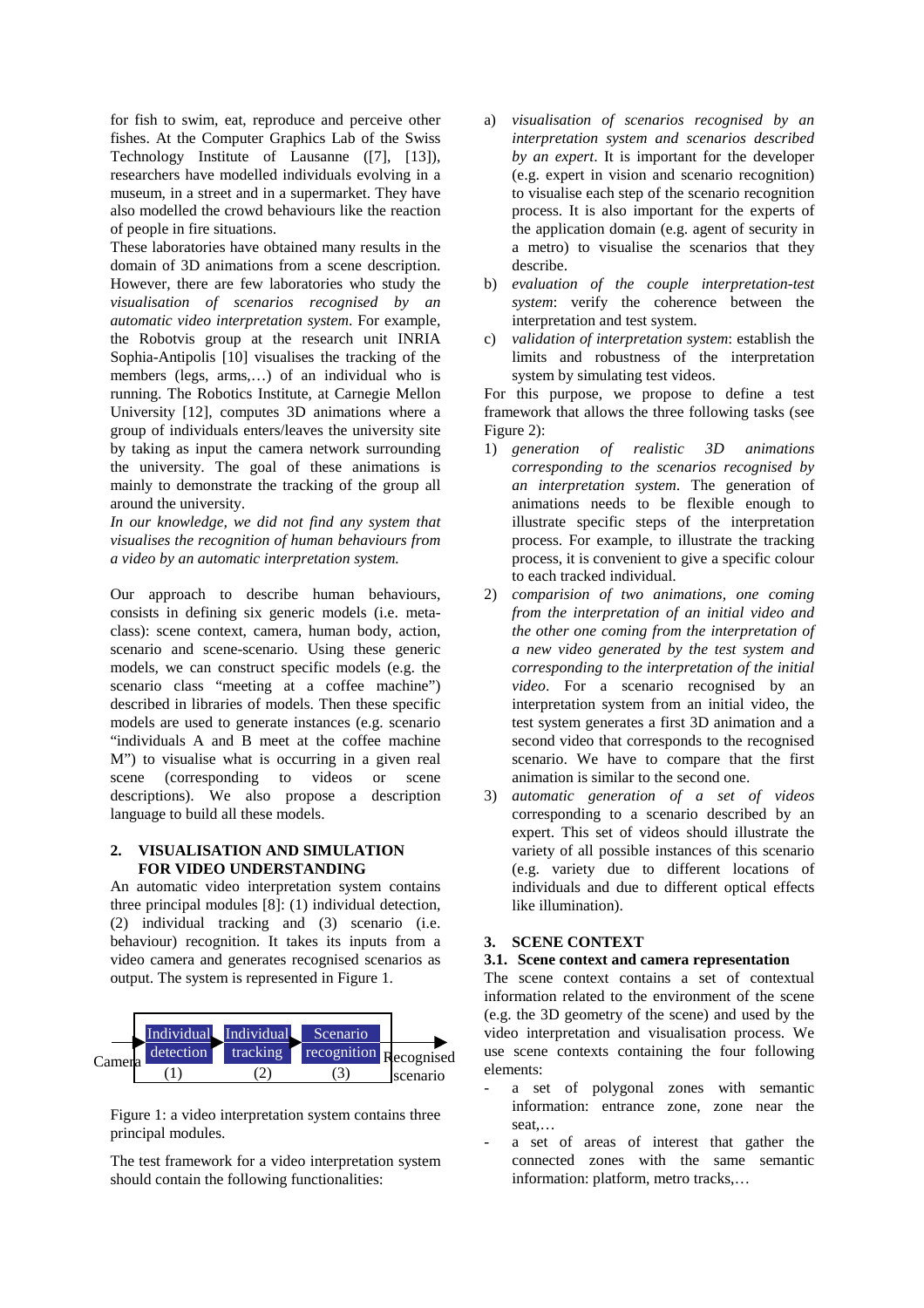

the number corresponds to the task processing the data

Figure 2: an interpretation system and its test system.

- a set of 3D objects of the environment which principally includes the equipment (e.g. a seat, a door).
- a calibration matrix of the scene containing the extrinsic parameters of the camera (position, direction and field of view - FOV).

We represent the 3D context objects of the environment using a meta-class (generic model of 3D context object) and we represent each object type as a class of this meta-class. Thus, we have built five classes of context objects that usually appear in metro scenes: class "seat", "trashcan", "validation machine", "ticket machine" and "door". To facilitate the building process, we have defined a description language where the meta-class *3D context object* enables the construction of a hierarchy of 3D context object classes. These classes contain five attributes:

- the *relative co-ordinates* that represent the position of the 3D object in the referential of the super part (super 3D object). For example, the leg of a chair is defined relatively to the chair.
- the *angular co-ordinates* of the 3D object in the object referential,
- the *size* of the 3D object along its referential axis,
- the *sub-parts* or/and *geometric primitives* that constitute the 3D object,
- the *colour* of the 3D object.

We use three types of geometric primitives: *sphere*, *truncated cone* and *parallelepiped*. For the truncated cone, its both sections can have different radius. The *geometric primitives* have the same attributes of the 3D object classes except the list of sub-parts.

## **3.2. Visualisation of the scene context**

To visualise the scene context, we use GEOMVIEW (a free software for 3D visualisation) for visualising the polygonal zones and 3D objects. To use GEOMVIEW, it is first necessary to represent the objects of the scene context in OpenGL format (see Figure 3).



Figure 3: visualisation of a scene context description using GEOMVIEW.

For the polygonal zones, there are specific methods in GEOMVIEW to display them in 3D. For the 3D context objects we first compute the co-ordinates of the geometric primitives of the objects in the scene referential: we multiply the co-ordinates of the geometric primitives by the referential transformations of all containing super 3D objects. Then we use a GEOMVIEW method that constructs the vertices and the facets of the geometric primitives.

Using this representation we have built two scene contexts for metro station including a platform, a corridor and a hall: one for Yser station in Brussels and one for Segrada-Familia station in Barcelona. Figure 4 shows two images from Sagrada-Familia station.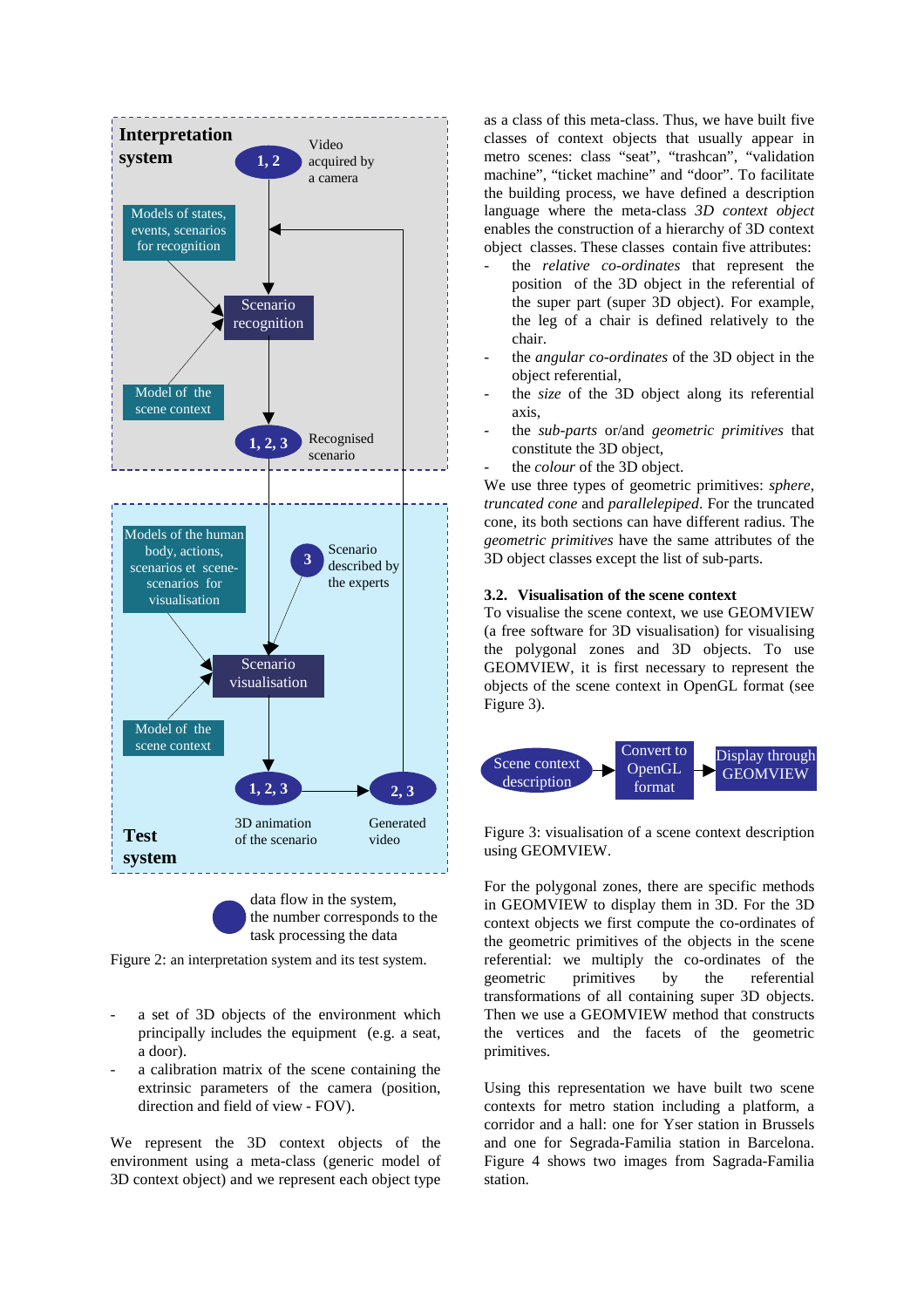

Figure 4: Sagrada-Familia station in Barcelona: (1) raw image taken by a camera and (2) scene context model corresponding to this image.

#### **4. HUMAN BODY**

We use a hierarchical and articulated model for the *generic model* of human body parts [10]. A human body part is composed by sub-parts or geometric primitives. These primitives are the same one used for 3D context objects: *spheres*, *truncated cones* and *parallelepipeds*. Figure 5 shows the 26 geometric primitives composing the human body. We represent classes of human body parts (and the whole human body) using a **generic model** similar to the generic model of 3D context object.



Figure 5: hierarchical and articulated model of the human body using three types of primitives (1) spheres, (2) truncated cones and (3) parallelepipeds.

In the description language we have defined 14 classes for modelling human body parts: the whole human body, the head, the arms, the legs, the neck, the shoulders, the hips, the trunk, the foot and the hand. Figure 6 shows the human body from different view points.

Using these models, there are two ways of visualising the human body. First, we can visualise an individual from its description by an expert. Second, we can visualise an individual detected by an interpretation system from a video sequence. In both cases, we visualise the body part by displaying the geometric primitives composing the body part through GEOMVIEW.



Figure 6: visualisation of the 3D model of the human body: (1) top view, (2) bottom view, (3) front view, (4) back view and (5) view from the left.

#### **5. HUMAN BEHAVIOUR**

**5.1. Human behaviours for interpretation systems** In interpretation systems, the notions of state, event and scenario [8] are used to recognise human behaviours. A state characterises at a given instant, the situation of an individual detected by a camera. An event defines a change of state at two successive instants. A scenario defines a combination of events. In the interpretation system that we are testing, eight states are defined: posture (e.g. lying, crouching, standing), direction (e.g. towards the right, towards the left, leaving, arriving), velocity (e.g. stopped, walking, running), location w.r.t. a zone (e.g. inside, outside), proximity w.r.t. a context object (e.g. close, far), relative location w.r.t. another individual (close, far), relative posture w.r.t. a context object (e.g. seated, any) and relative walk w.r.t. another individual (e.g. coupled, any). By using these eight states, eighteen events are defined: for example, the event "falling" is defined from the change of posture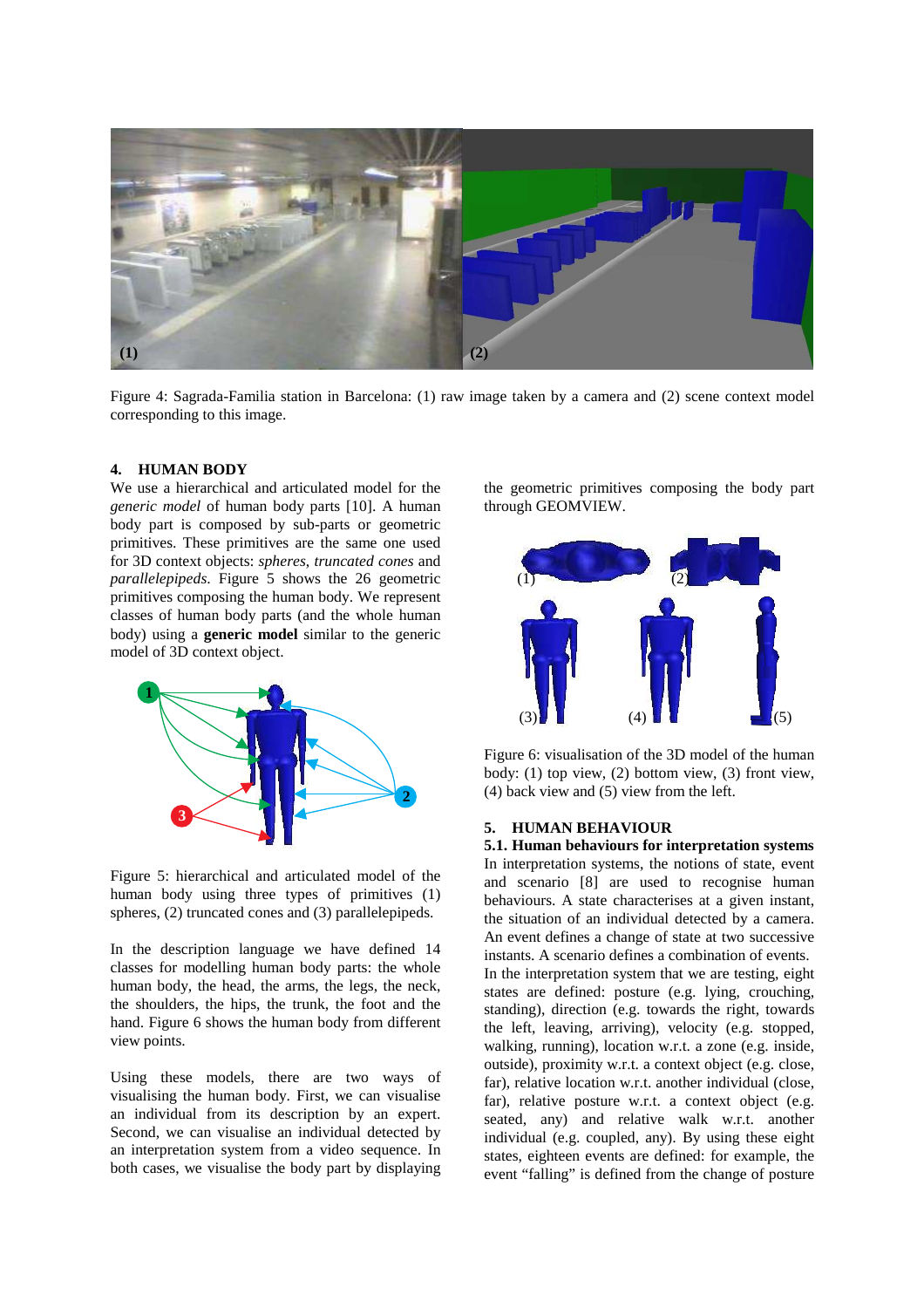from "standing" to "lying". Combining these events, several scenarios are defined such as "two persons" meet at a coffee machine" for office applications and "graffiti on wall" for metro station applications. A scenario is a set of spatio-temporal constraints on the individuals of the scene, on the context objects and/or on the previously recognised sub scenarios (or events). The temporal constraints are expressed by equations that combine the instants when the events are detected.

## **5.2. Human behaviours for the test framework**

In the test framework, the notions of posture, action, scenario and scene-scenario are defined to visualise behaviours recognised by an interpretation system or described by an expert. A posture corresponds to all body parameters of an individual to be visualised at one instant. An action characterises an individual motion when one (or several) of its body parameters change(s). Behaviours are represented by scenarios. A scenario combines the individuals of the scene and the context objects with sub scenarios which are relevant to the same activity. An elementary scenario is an action. A scene-scenario combines and instantiates all previously defined scenarios.

In our formalism, an action (or scenario) can be visualised at different speeds which indicates how many frames per second are displayed. An action (or scenario) can have a departure/arrival position which locates the individual at the beginning and the end of action (or scenario). The temporal constraints are expressed by intervals (named *periods*) that correspond to the duration of an action (or scenario). The interval of a sub action (or sub scenario) is defined relatively to the period of the containing action (or scenario).

Because our purpose is to conceive a test framework for automatic video interpretation systems, we do not consider more precise actions such as "balance the arm" and "move the finger" which are difficult to detect by interpretation systems.

#### **5.3. Action**

## *5.3.1. Generic model of actions*

An action is relative to the motion of one body part (or the whole human body) which is characterised by the changes of the body part parameters. These changes are mainly rotations around the body part axis. An action is described by a *hierarchical model*: an action can be decomposed into *sub action(s)* describing the motion of sub part(s) (see Figure 7). In our formalism, to ease the description of actions by experts, it is possible to indicate the departure/arrival position in the case where the body part is the whole individual. There are two types of actions: periodic (e.g. " walking") and non-periodic (e.g. " move close to"). For non-periodic actions, the

period corresponds to the duration of the action. For periodic actions, the number of periods is defined in the containing action and the duration is obtained by multiplying the number of periods times the action period.



Figure 7: in the action "walking" during interval [t1,t2], the right leg rotates with angle  $\alpha$ 1 around the hip; and in its sub action "the right leg up", the lower part of the leg rotates with angle  $\alpha$ 2 around the knee.

To represent actions, we propose a generic model with the following attributes:

- the *concerned part* of human body.
- the *fixed part of human body on the ground* (see section 5.3.2: visualisation of an action).
- the *global period* of the action.
- the *variation of angles* of rotation around the part referential.
- the *speed* of the action.
- the *departure/arrival position* (optional, used only when the part is the whole individual).
- the *list of sub actions* with:
	- + their *relative period*,
		- + the *concerned sub part* of human body,
		- + the *variation of angles of rotation* around the sub part referential.

#### *5.3.2. Visualisation of actions*

An action is visualised by displaying the individual performing the action at regular instants. In the case where the test framework visualises the actions recognised by an interpretation system, the individual posture to be visualised is obtained by the posture detected by the interpretation system. Therefore the test framework just needs to display the individual where it has been detected. If the visualisation frequency is greater than the frequency of the input video, then it is necessary to interpolate linearly the intermediary positions of the individual. Knowing the global position of the individual, we calculate the vertices of the geometric primitives of the individual body in the scene referential and display the primitives through GEOMVIEW in the same way with the visualisation of 3D context objects.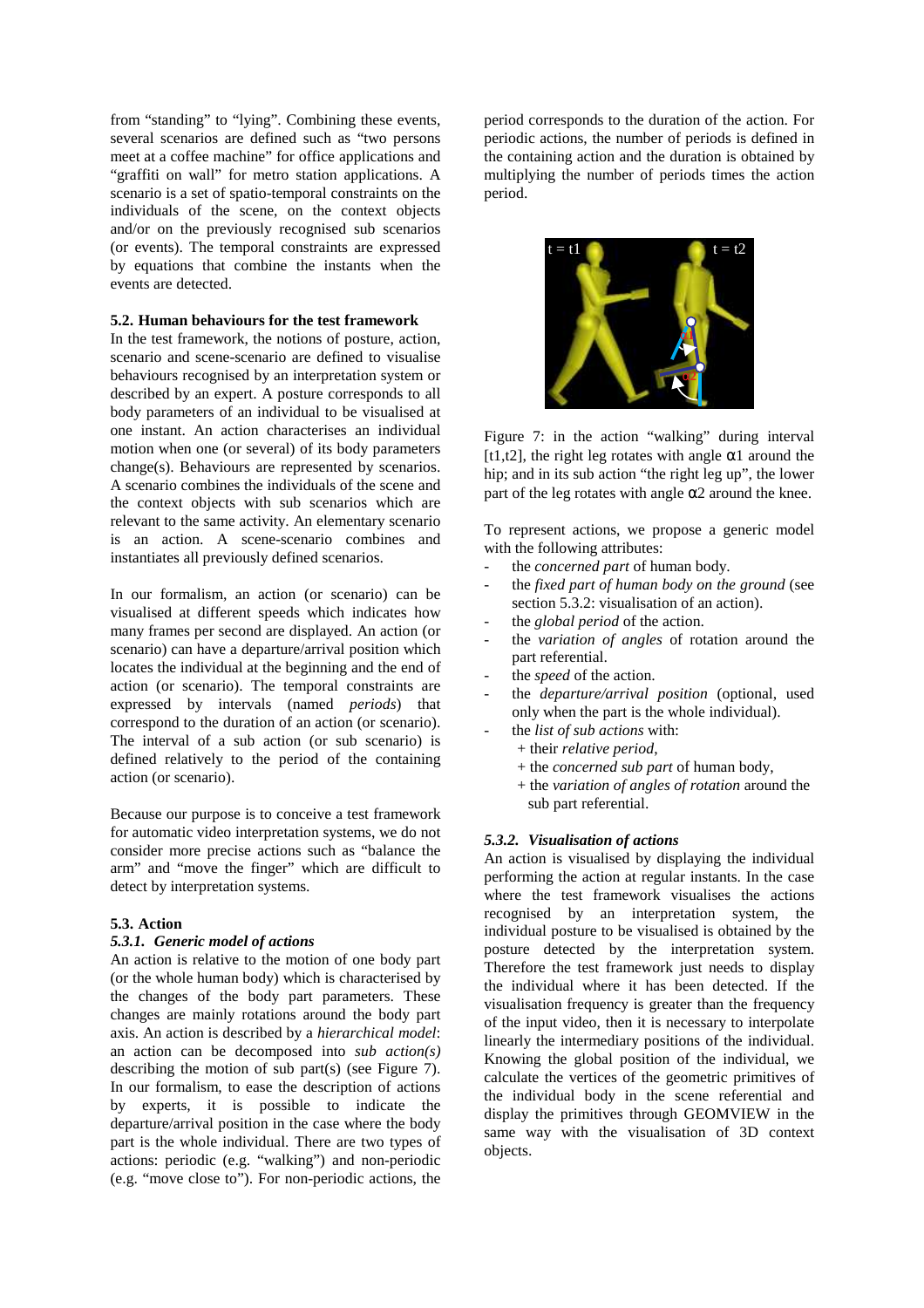In the case where the test framework takes as input the actions modelled by an expert, we visualise an action in three steps:

- 1) *calculation of the current posture from the previous instant.* By using the posture of the previous instant and the angular variations of the action, we calculate the new angular coordinates of each sub part of the body at the current instant. From the new angular coordinates, we can calculate the new vertices of the primitives of each body part by multiplying their co-ordinates by the referential transformation matrix. This transformation matrix is defined for each body part and enable to compute co-ordinates in body party referential to co-ordinates in its containing body part referential. By this way we obtain the vertices of the body part defined relatively to the global position of the individual. These new coordinates define the new posture of the individual in the individual referential.
- 2) *calculation of the global position of the individual*. To calculate all positions of the individual, we make the following hypothesis: at each moment, there is a fixed point of a body part on the ground (see Figure 8). Currently, the actions we are interested in, are actions where the individual has a fixed part on the ground (e.g. " walking", "running"). In the near future, we are planning to extend our formalism to handle actions such as " jumping above a barrier". To calculate the global position, we first compute the distance between two successive fixed points on the ground (if the fixed point of the action has changed since last instant). Second, we compute the motion of the referential point of the individual relatively to the current fixed point. These two points (referential/fixed points) are defined by the expert. By applying the transformation corresponding to this motion to the vertices of primitives defining the individual, we obtain the new co-ordinates of these vertices that correspond to the current posture of the individual. There are other approaches to calculate the position of an individual from its motion description. In [10] the authors have proposed a method to calculate the trajectory of individuals based on the combination of human body contour points. In ([7], [13]) the authors describe the motion by mathematical equations (based on experimental data) and calculate the position of individuals by solving the equation system.
- 3) *visualisation*: after computing the geometric primitives of the human body relatively to the new global position of the individual, we display all the primitives with GEOMVIEW.



Figure 8: one of the fixed points while the individual is walking.

## **5.4. Scenario**

## *5.4.1. Generic model of scenarios*

A scenario combines the individuals of the scene and the context objects which are relevant to the same activity with more elementary sub scenarios. An elementary scenario is an action that corresponds to the motion of the whole human body of the involved individuals. The model of scenarios is defined as the model of actions. It is a hierarchy of sub scenarios. Each sub scenario is ordered in time thanks to intervals (called *periods*) that correspond to the duration of the sub scenarios defined relatively to the global period of the main scenario. Unlike actions, a scenario has an attribute corresponding to the list of actors and context objects involved in the scenario. At the level of scenarios, an actor (or a context object) is represented by a variable that corresponds to the role of the actor in the scenario.

## *5.4.2. Visualisation of scenarios*

We visualise a scenario in three steps. First, we link all actors and context objects of the scene involved in the scenario to the variables defined in the actions composing the scenario. Second, we order these actions in time: for each action, we calculate its duration (start and end point) relatively to the scenario period, defining when the action is active (is displayed). Third, at each instant, we display all actors involved in active actions using GEOMVIEW. Figure 9 presents the visualisation of the scenario " two persons meet at a coffee machine" between the instants 80 and 240.

## **5.5. Scene-scenario**

#### *5.5.1. Generic model of scene-scenarios*

A scene-scenario combines and instantiates all previously defined scenarios. To represent a scenescenario we use a generic model that has five attributes:

1) the *scene context* includes the list of context objects involved in the scene. The expert describing the scene can change the default attributes of the context objects (e.g. their colour).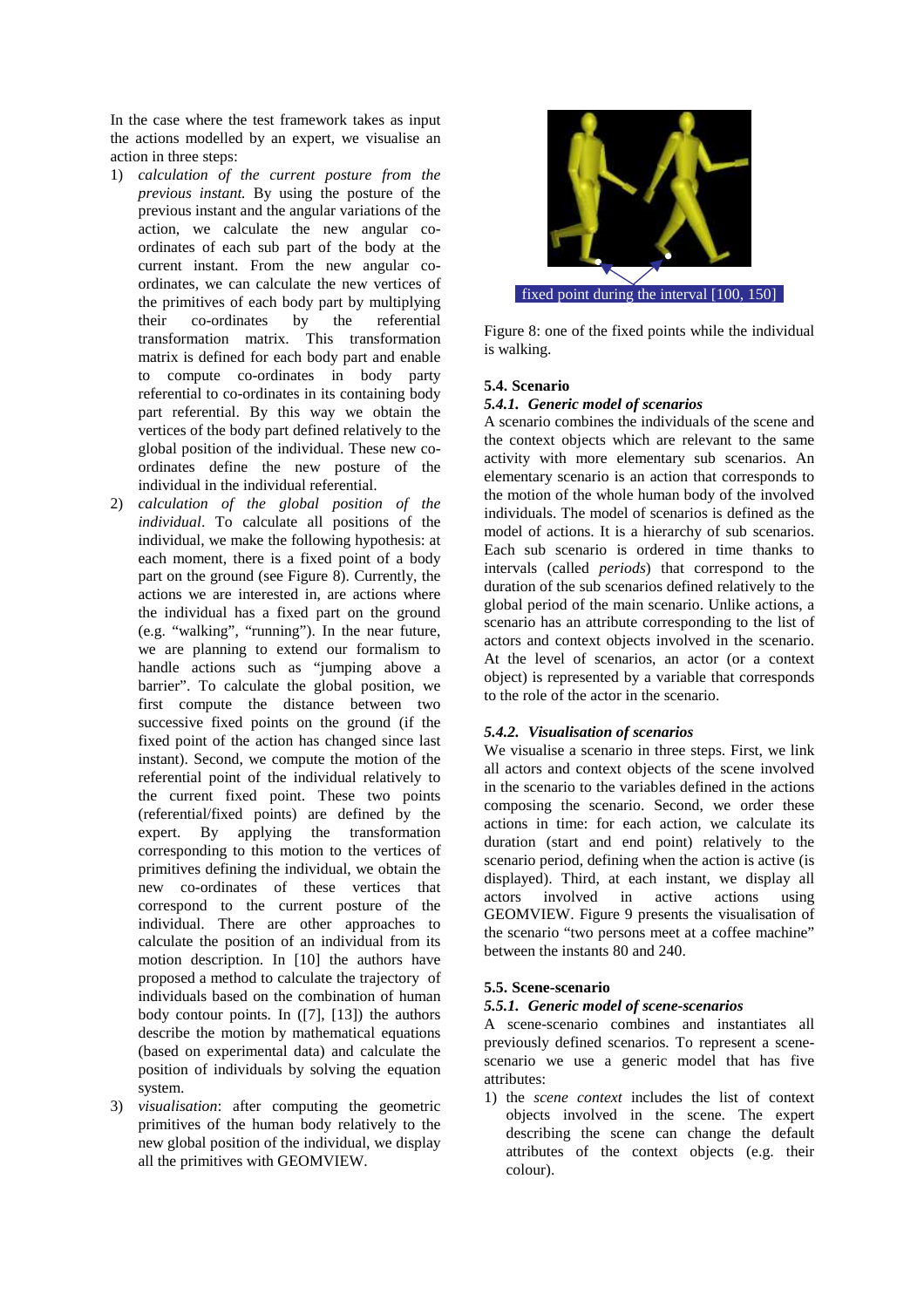- 2) the *virtual camera information* that corresponds to the viewpoint from where the 3D animation is visualised. This information includes the 3D position, the direction and the field of view (FOV) of the camera.
- 3) the list of *actors involved* in the scene with their initial position, size, posture and colour. If this

information is not provided, default values are used.

- 4) a set of *scenarios occurring* in the scene. For each scenario, we first specify which actor corresponds to which role defined in the scenario and we also specify the scenario period relatively to the global period of the scene-scenario.
- 5) the *visualisation speed* of the scene.



Figure 9: visualisation of the scenario "two persons meet at a coffee machine" between the instants 80 and 240.

#### *5.5.2. Visualisation of scene-scenarios*

We display a scene-scenario in three steps. First, we initialise and connect the actors and the context objects to the scenarios defined in the scene. Second, we calculate the parameters of the virtual camera of GEOMVIEW. Third, we display all active scenarios composing the scene at each instant. The visualisation frame rate can be specified either at the level of the scene-scenario or at the level of the scenarios or actions.

#### **6. RESULTS**

To validate this framework, we have developed a test system for VSIS [8] (Video Surveillance Intelligent System), an automatic video interpretation system taken as an example of interpretation system. Thanks to this test system, we have realised three 3D animations that visualise the results of VSIS from real videos of metro taken for the ADVISOR European project. Figure 10 shows (1) an image that illustrates the individuals detected by VSIS and corresponds to the output of VSIS and (2) an image that illustrates the 3D animation generated by the test system (named "animation 1"). Currently, VSIS is not able to detect the posture and the orientation of the individuals (front view, lateral view). By default, the 3D animation shows the front view of the individuals.

Thanks to the test system, we have also realised seven 3D animations from scene-scenarios described by an expert and then generated the corresponding videos taken from the view point of the real camera. Moreover we were able to verify the coherence between the interpretation and the test system. For that, we have first generated a 3D animation (named " animation 1") corresponding to a recognised scenario. Then we have generated a video from " animation 1", processed this second video by the interpretation system and generated a second 3D animation. As shown on Figure 10, these two animations are almost identical which indicates that the interpretation system does not make any difference between real videos and videos generated by the test system.

All these animations and videos can be found on the WEB site

http://www-sop.inria.fr/orion/personnel/Thinh.Vu/TestVSIS/.

#### **7. CONCLUSION**

We have proposed a framework for the visualisation and the simulation of automatic video interpretation systems. Thanks to this framework, we were able to build a test system that generates the 3D animations corresponding to scenarios recognised by an automatic video interpretation system, or scenarios described by an expert. To realise this framework, we have defined *six original models* for modelling the virtual camera, the visualisation of the scene geometry, the human body, the actions, the scenarios and the scene-scenarios of individuals evolving in the scene.

These encouraging results open many perspectives. We are planning three main extensions of the framework. First, we plan to add functionalities to help the developer (e.g. expert of vision or scenario recognition) to understand the influence of algorithm parameters setting, and to test the robustness of the